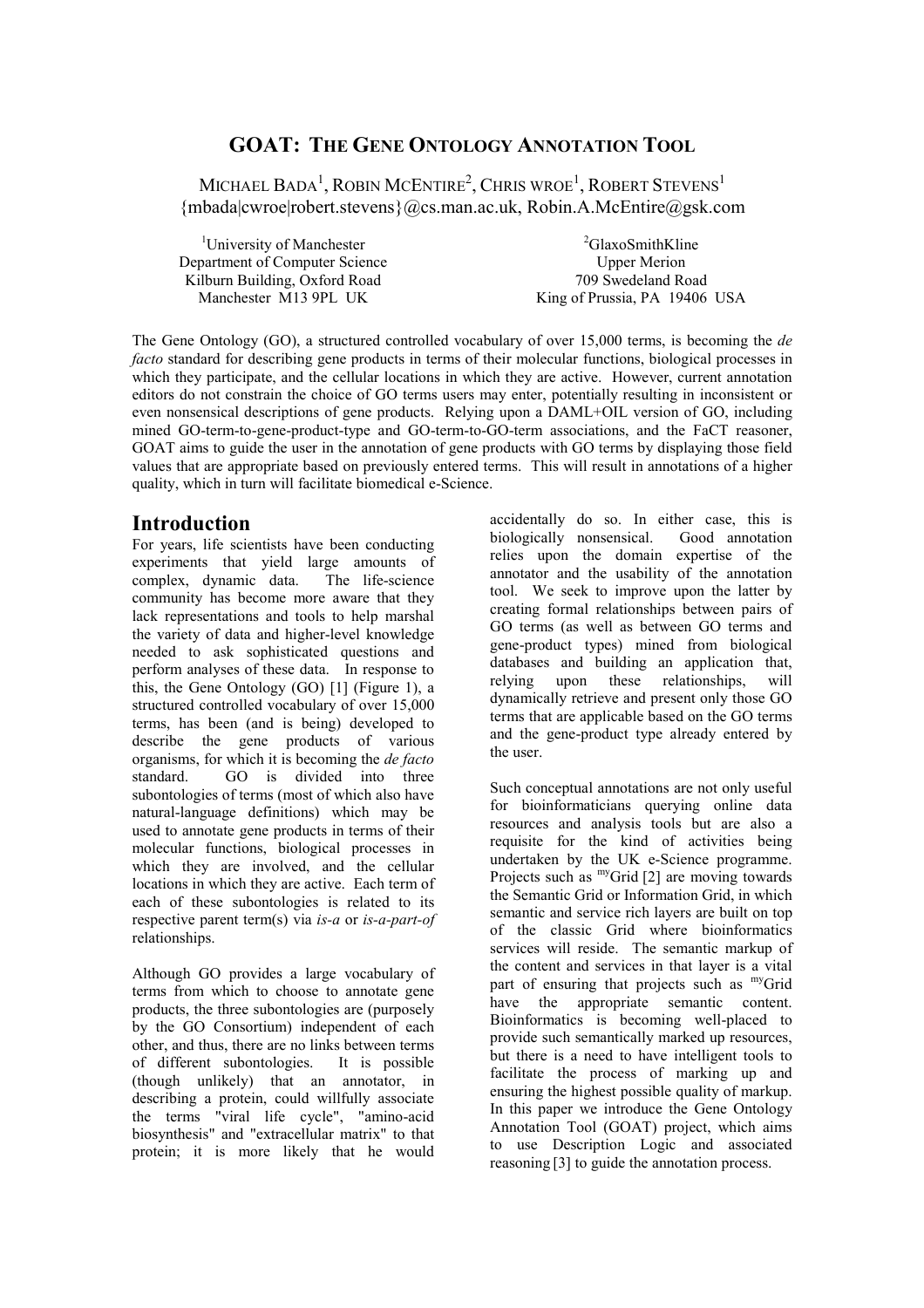

**Figure 1.** A screenshot of a portion of GO in DAG Edit, a tool for editing controlled vocabularies that are represented as directed acyclic graphs. A term related to its parent via an *is-a* relationship is shown with a circled "i" to the left of the term, and a term related to its parent via an *is-a-part-of* relationship is shown with a squared "p" to the left of the term.

## **Approach**

Currently, the process of annotating gene products with GO terms is an unguided one, in which the user relies upon his domain knowledge to tediously wade through large, often irrelevant parts of GO subtrees in search of the concepts he wishes to use. GOAT seeks to aid the user by presenting him with those terms of the appropriate GO subontology that we have found to be formally associated in GOassociated databases with GO terms he has already entered for the gene product in question. For example, if he has already entered "triplet codon-amino acid adaptor" as the molecular function of a specific tRNA, GOAT could offer "protein biosynthesis" (as well as all of its subconcepts, as the user may want to choose a more specific term) as plausible choices for the GO biological process in which this tRNA participates, since "protein biosynthesis" has been used in combination with "triplet codonamino acid adaptor" in at least one other credible tRNA database entry. If he then chooses "protein biosynthesis" as the biological process and indicates that he wishes to enter a GO cellular component, GOAT could in turn retrieve all GO cellular-component terms that have been formally associated with "triplet codon-amino acid adaptor" *and* with "protein biosynthesis" in tRNAs. Thus, the suggested terms become more specific (more likely to be accurate) as more information is entered. By offering the most likely terms, the user has a better chance of finding the term(s) he wishes to use.

GOAT is closely related to (and relies heavily upon) another project at the University of Manchester named GONG (Gene Ontology Next Generation) [4]. The goal of GONG is to convert the present GO into a Description-Logic-based ontology and then to further enrich it with formally represented biological knowledge. The former entails translating the ontology into DAML+OIL [5], which is the specific Description Logic we are currently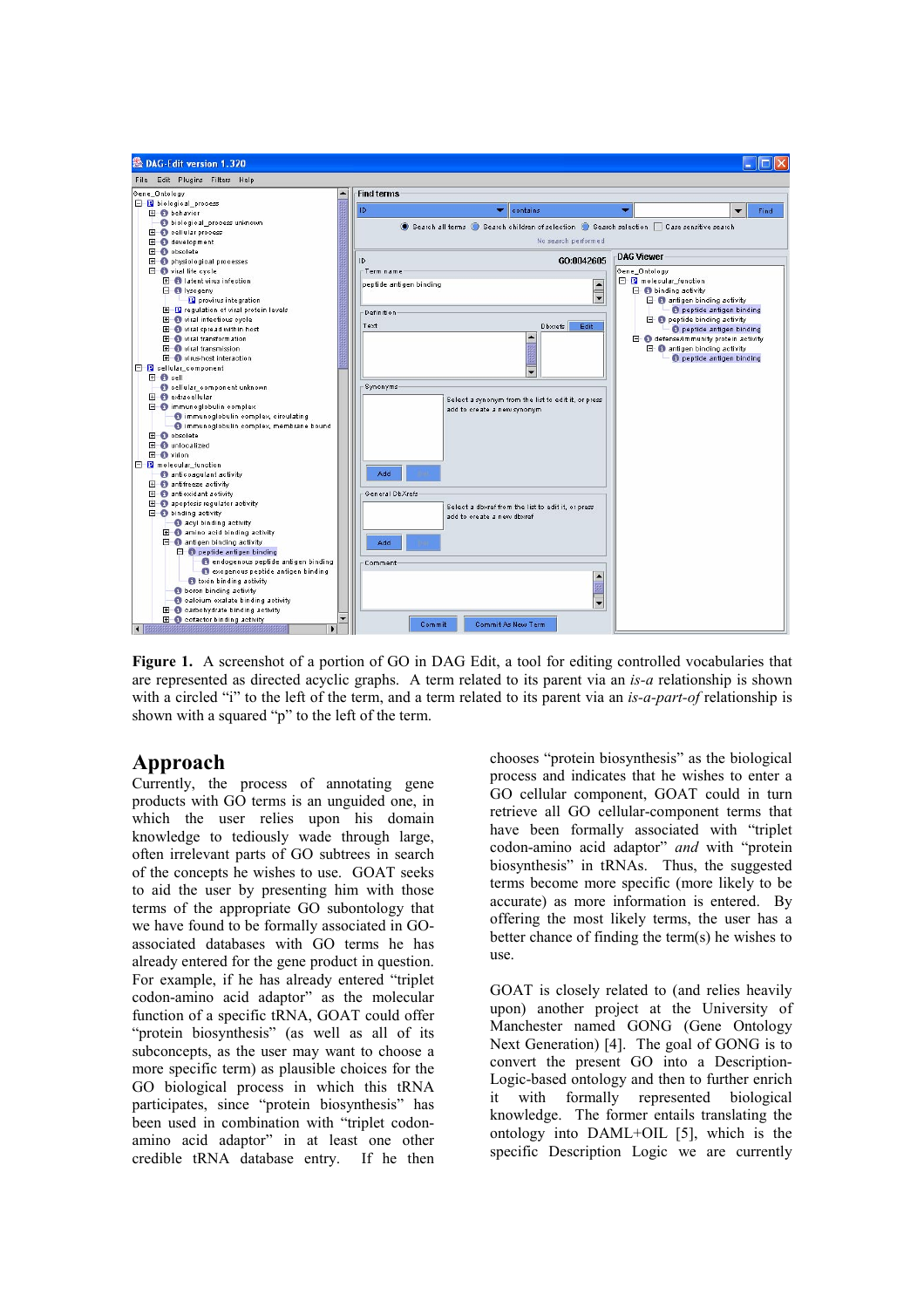using. Furthermore, it was necessary to create new concepts under which to classify terms that are related in GO to their parent terms only by *is-a-part-of* relationships since all terms of a formal ontology (apart from the root  $node(s)$ ) must be connected to one or more parent terms via *is-a* relationships. We have begun to add further semantic content by finding recurring patterns in GO terms (*e.g., x* metabolism, where *x* is some biological chemical) and adding dynamically generated DAML+OIL definitions to these terms.

It is to this DAML+OIL version of GO that we add our GO-term restrictions. The first type of these restrictions is that between GO terms. Currently, the only relationships between terms available from the original GO are the childparent links that are explicitly represented and the descendant-ancestor links that can be inferred by traversing the hierarchy. Most of the relationships we are adding (in the form of formal DAML+OIL restrictions) are links<br>between the currently independent between the currently independent subontologies of GO. These will, for instance, make connections between terms representing molecular activities and the biological processes with which those molecular activities have been associated. For example, a term representing the molecular activity "hexokinase" can be linked to the biological-process term representing "glycolysis". We are also adding relationships between pairs of GO terms within the same subontology provided that one of the terms does not subsume the other term of the pair (*i.e.*, one is not an ancestor or descendant of the other).

 The cross-ontology relationships we are adding are being mined from the complete version of GOA (Gene Ontology Annotation) [6], a database holding all GO-code annotations of Swiss-Prot entries. Specifically, for each GOterm/GO-subontology pair, we determine a set of GO terms each of which is used as a nonelectronically inferred annotation along with the given GO term for at least one Swiss-Prot entry. Terms are added to the set (or replace terms in the set) such that each of the terms is not subsumed by any of the other terms of the set. For the set of a GO-term/GO-subontology pair in which the subontology is the one in which the GO term is placed, each associated term must additionally not subsume or be subsumed by the given term.

The number of restrictions mined from GOA will already result in a significant increase in the size of our DAML+OIL version of GO. Representing only these top-level associated GO terms will minimize the ontology's growth, as GOAT will use a reasoner to retrieve all terms subsumed by the intersection of an entered set of top-level terms. Thus, representing associated terms that are subsumed by other associated terms would be redundant. Examples of GO-term-to-GO-term restrictions can be seen in Figure 2, in which the DAML+OIL GO is shown in OilEd [7], a DAML+OIL-ontology editor. Using only the DAML+OIL descriptions of this figure (and not the many other descriptions of the ontology for the sake of this example), if a user entered "microtubule" as a cellular component and/or "structural molecule" as a molecular function, GOAT would query a reasoner, which would return "microtubule-based movement" as a biological-process term that has been associated with (either of) these concepts. The reasoner would then subsequently be queried to retrieve all descendants of "microtubule-based movement" for display to the user as plausible choices for biological-process annotation.

The second type of these added restrictions is that between GO terms and gene-product types (*i.e.*, types of biological molecules), which were obtained from the various prominent organismal databases that use GO terms to annotate their gene-product entries (*e.g.*, the *Saccharomyces* Genome Database (SGD) [8]). The entries of most of these databases do not have structured fields that classify them into types of biological molecules, and thus, there is no easy way to automatically mine for this type of association. Instead, the databases were manually searched and examined, resulting in a set of zero or more associated gene-product types for each GO term. We assumed that proteins can be annotated with almost any GO term and instead concentrated on finding terms associated with tRNAs, mRNAs, snRNAs, and snoRNAs. These types of macromolecules have more restricted functions (and processes and cellular locations) that can be used to pare a given GO subontology down to a more manageable size for presentation to the user.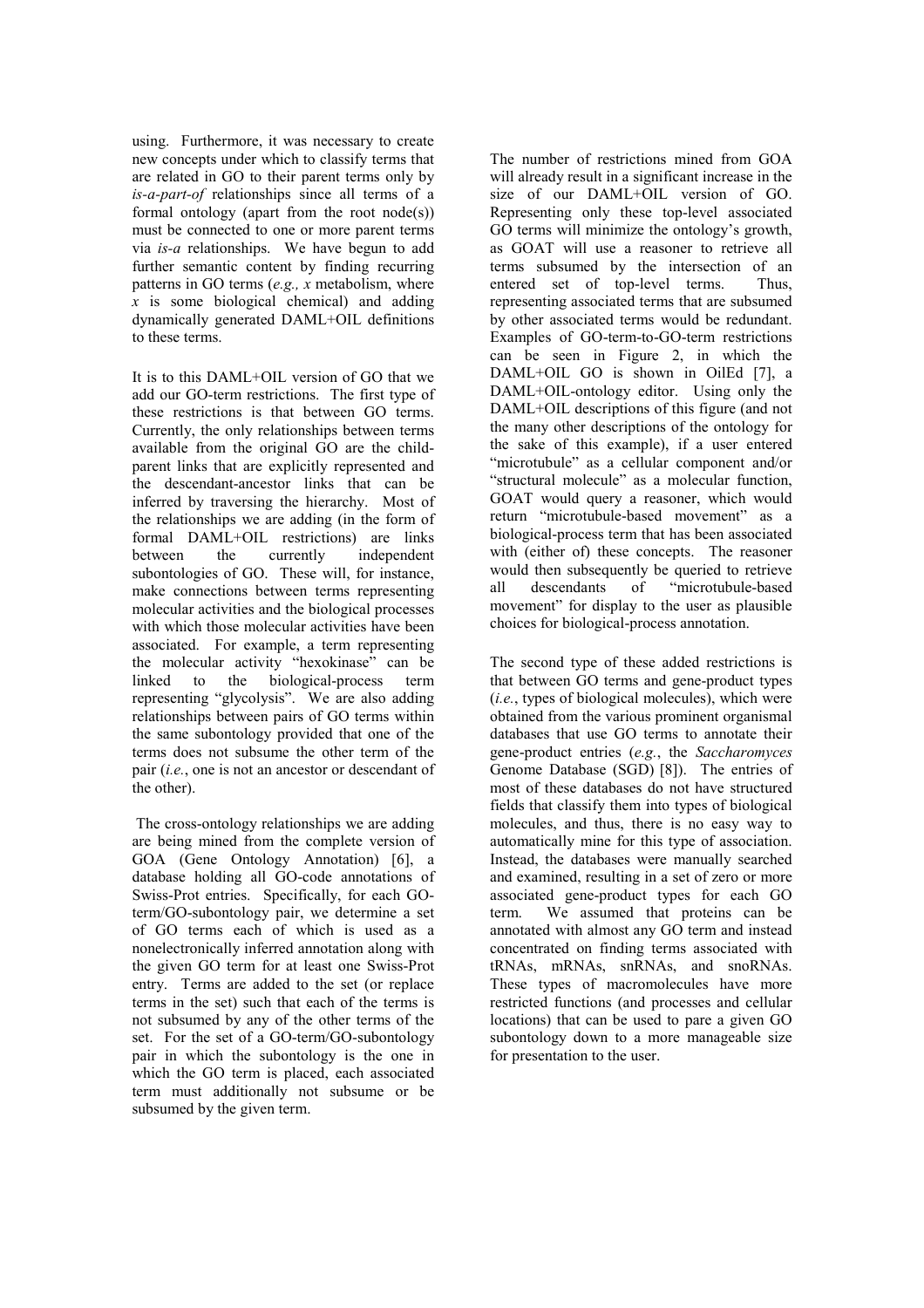

**Figure 2.** A screenshot of the DAML+OIL version of GO, augmented with restrictions, loaded into OilEd, an editor of DAML+OIL ontologies. The term "microtubule-based movement" has been selected in the left pane, and its two entered restrictions can be seen in the lower right pane, one associating "microtubule" as a cellular component and the other associating "structural molecule" as a molecular function.

After being translated into the DIG file format [9], the ontology, augmented with associations, is loaded into FaCT [10], a classifier of DAML+OIL ontologies, which can then be used to query the ontology. We are currently implementing the user interface of GOAT in PEDRo [11], a simple knowledgeacquisition tool originally designed for use by the proteomics community. PEDRo relies upon an XML Schema as the representation for its GUI, which can be edited to create data-entry forms for any domain. Current work on PEDRo involves extending it with Java classes that can query FaCT for the subsumed terms of dynamically constructed DAML+OIL descriptions. With these extensions, as the user adds terms describing the function, process, and location of a given gene product, these very choices will dynamically restrict the choices offered for the various fields of the form for that gene product. While GOAT is designed specifically for GO-term annotation, PEDRo is a generic tool, and these extensions may be suitably modified to use ontology sources in other domains.

#### **Discussion**

Translation to a Description Logic and augmentation with formal term definitions and relationships among the terms will result in a richer, more consistent GO that is open to machine reasoning. Tools driven by this formally represented knowledge can then be built to guide users in specific tasks. Such an example is GOAT, which will use this DAML+OIL version of GO to guide biomedical researchers in the annotation of gene products with GO terms. Specifically, we plan to guide these users by presenting those terms that are most appropriate to enter for a given field given the values that have been entered or chosen for the fields at that point. Currently, life scientists lack such tools and instead must largely rely upon their own expertise and slow traversal of large subhierarchies of GO.

Figure 3 shows a screenshot of GOAT as currently implemented in PEDRo. PEDRo exports entered data as an XML file; each such file consists of a set of gene-product annotations. Each gene-product annotation in turn includes a natural-language name, a geneproduct type (*i.e.*, type of biological macromolecule), and a set of one or more GO terms for each of the three GO subontologies. It is these GO-subontology fields where users will be aided in the process of annotation. For example, as shown in Figure 3, the user has entered "triplet codon-amino acid adaptor" in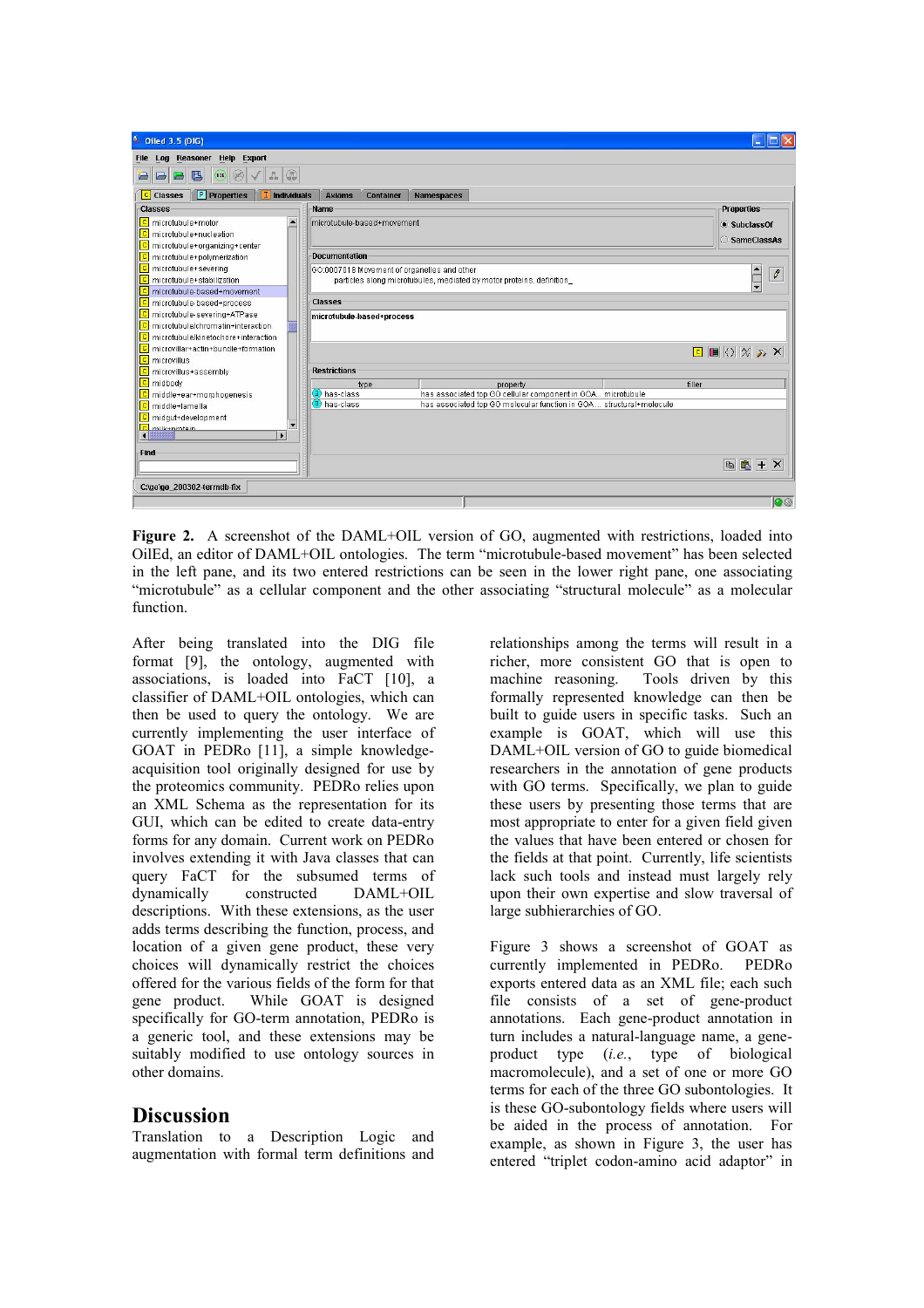the molecular-function field and "protein biosynthesis" in the biological-process field and has chosen "transfer RNA (tRNA)" from the menu of gene-product types. Upon indicating that she wishes to enter a value for the cellularcomponent field, GOAT will dynamically construct a DAML+OIL query asking for those terms of the GO cellular-component subontology that are formally represented in our DAML+OIL GO as being associated with all of this information. Here, this corresponds to the intersection of GO cellular-component terms

that have been formally associated with "triplet codon-amino acid adaptor" and "protein biosynthesis" in GOA and with "transfer RNA (tRNA)" in at least one of the examined organismal databases. This subset of GO terms is shown as a tree in a pop-up window, from which she may choose one or more terms as field values. Thus, instead of searching for the appropriate term(s) through all of GO, the user is presented with only the most likely values in the familiar form of GO's hierarchical structure.



**Figure 3.** A screenshot of GOAT as implemented in PEDRo. The right window shows that for each gene-product annotation, in addition to a natural-language name field and an enumerated list of geneproduct type, there is a field for each of the three subontologies of GO, each of which may have one or more GO terms. Here, the user has indicated that she wishes to enter a value for the field named "cellular\_component", and thus, the left window pops up, containing all relevant GO-cellular-component terms based on the GO terms that have already been entered in the other fields.

Other GO browsers, such as OuickGO [12], have also mined the GO-related databases for associations which are then displayed in their interfaces. GOAT goes a step further by the use of reasoning. Simple mined links have to be followed, and it can be difficult to keep track of the many associations that a given term may have. The dynamic use of subsumption reasoning ensures not only that appropriate terms both close and far from a given term are found but that these terms additionally satisfy all constraints implied by information already entered for the gene product. This should make the process of finding relevant terms more efficient and effective.

The semantic annotation of Web or Grid content or services is a vital part of making e-Science function effectively and efficiently. Currently, the annotation process is entirely conducted by humans. In biology, as well as elsewhere, the possibilities for annotation are legion, opening up the possibility of misannotation. We have the technology that can use Description-Logic ontologies and reasoning to help guide the user through the annotation process by "predicting" the next annotation for a gene product based on the set of annotations he has already entered for the gene product. In addition to resulting in more biologically appropriate annotations, this should make the process less tedious and more satisfying by drastically reducing the amount of verbiage through which the user must to wade to reach the appropriate terms. Improving the quality of semantic annotation and easing its production will thus facilitate the progress of e-Science.

### **Acknowledgments**

GOAT is funded by the DTI and EPSRC under the e-Science programme via ESNW. We would also like to acknowledge the collaboration of our industrial partner GlaxoSmithKline.